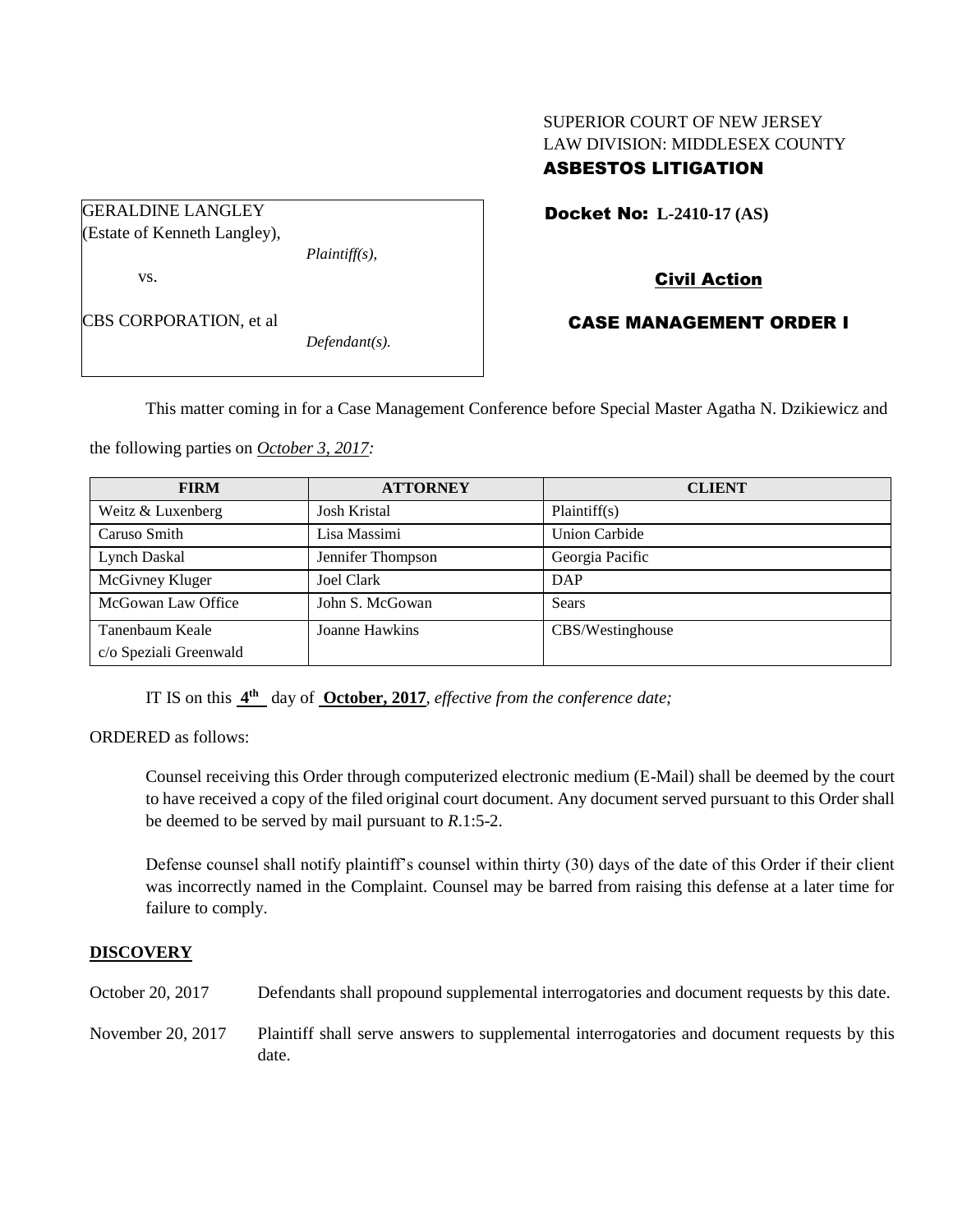- December 29, 2017 Fact discovery, including depositions, shall be completed by this date. Plaintiff's counsel shall contact the Special Master within one week of this deadline if all fact discovery is not completed.
- December 29, 2017 Depositions of corporate representatives shall be completed by this date.

#### **EARLY SETTLEMENT**

November 3, 2017 Settlement demands shall be served on all counsel and the Special Master by this date.

#### **SUMMARY JUDGMENT MOTION PRACTICE**

| January 19, 2018 | Plaintiff's counsel shall advise, in writing, of intent not to oppose motions by this date. |
|------------------|---------------------------------------------------------------------------------------------|
| February 2, 2018 | Summary judgment motions shall be filed no later than this date.                            |
| March 2, 2018    | Last return date for summary judgment motions.                                              |

#### **MEDICAL DEFENSE**

- December 4, 2017 Plaintiff shall serve medical expert reports by this date.
- December 4, 2017 Upon request by defense counsel, plaintiff is to arrange for the transfer of pathology specimens and x-rays, if any, by this date.
- May 18, 2018 Defendants shall identify its medical experts and serve medical reports, if any, by this date. In addition, defendants shall notify plaintiff's counsel (as well as all counsel of record) of a joinder in an expert medical defense by this date.

#### **LIABILITY EXPERT REPORTS**

- April 6, 2018 Plaintiff shall identify its liability experts and serve liability expert reports or a certified expert statement by this date or waive any opportunity to rely on liability expert testimony.
- May 19, 2018 Defendants shall identify its liability experts and serve liability expert reports, if any, by this date or waive any opportunity to rely on liability expert testimony.

#### **EXPERT DEPOSITIONS**

June 15, 2018 Expert depositions shall be completed by this date. To the extent that plaintiff and defendant generic experts have been deposed before, the parties seeking that deposition in this case must file an application before the Special Master and demonstrate the necessity for that deposition. To the extent possible, documents requested in a deposition notice directed to an expert shall be produced three days in advance of the expert deposition. The expert shall not be required to produce documents that are readily accessible in the public domain.

 $\_$  ,  $\_$  ,  $\_$  ,  $\_$  ,  $\_$  ,  $\_$  ,  $\_$  ,  $\_$  ,  $\_$  ,  $\_$  ,  $\_$  ,  $\_$  ,  $\_$  ,  $\_$  ,  $\_$  ,  $\_$  ,  $\_$  ,  $\_$  ,  $\_$  ,  $\_$  ,  $\_$  ,  $\_$  ,  $\_$  ,  $\_$  ,  $\_$  ,  $\_$  ,  $\_$  ,  $\_$  ,  $\_$  ,  $\_$  ,  $\_$  ,  $\_$  ,  $\_$  ,  $\_$  ,  $\_$  ,  $\_$  ,  $\_$  ,